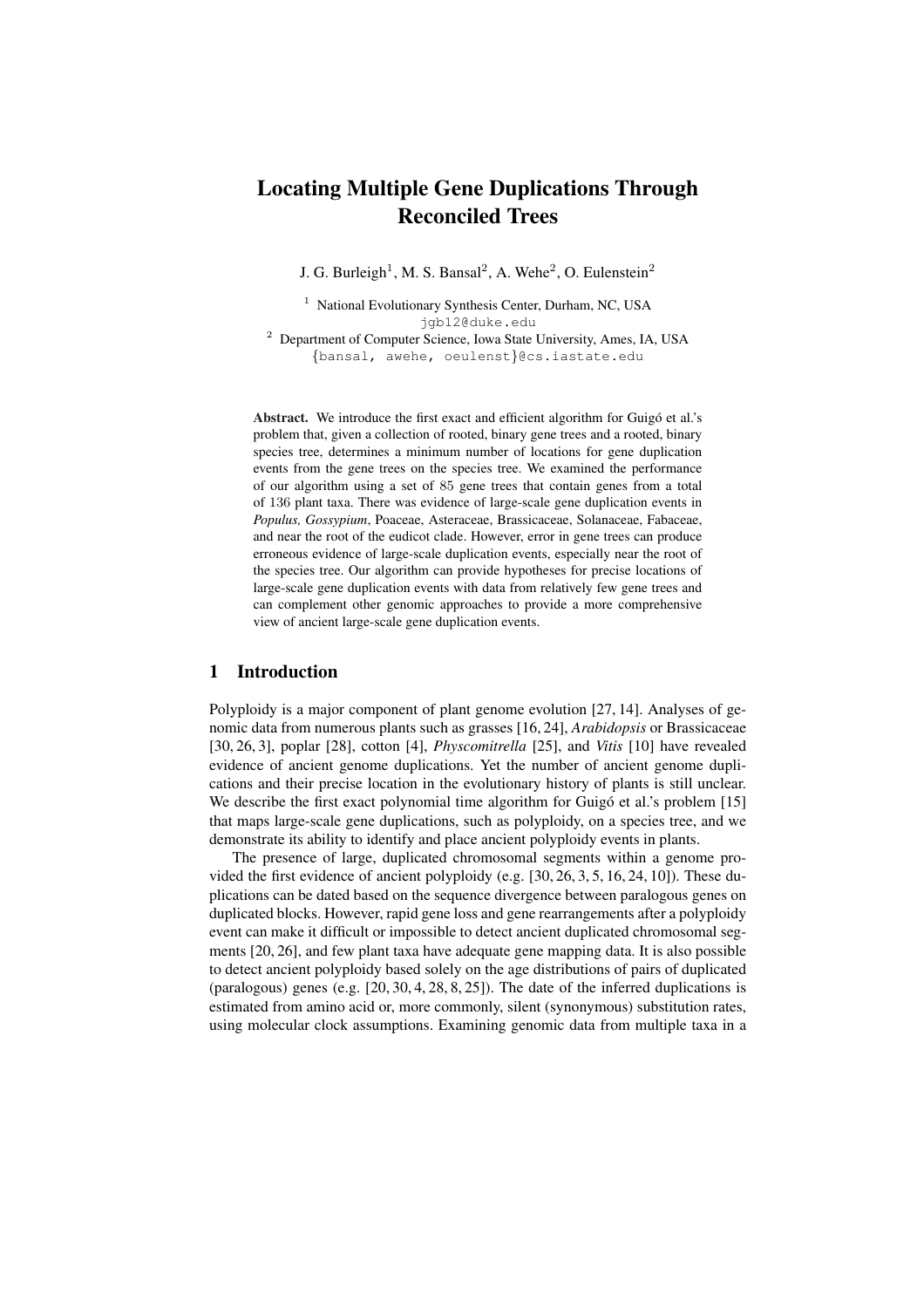comparative phylogentic context has the potential to improve estimates of the timing of large-scale duplication events (e.g. [5, 7]). In the simplest approach, a phylogenetic tree is constructed with a pair of paralogous genes from one taxon, and the best homolog from a second taxon and from an outgroup taxon [5, 7]. This allows one to date the duplication from the first taxon relative to the divergence with the second taxon. Yet placing a duplication event relative to a single taxonomic divergence is not very specific.



Fig. 1. A gene tree G and a comparable species tree S is depicted. The bold nodes in G are duplications and their intervals represent their allowed locations in the species tree S.

Guigó et al. [15] first addressed a more comprehensive phylogenetic approach that maps duplication events from a collection of rooted, binary gene trees onto a rooted, binary species tree. Later on, Page and Cotton [22] refined this problem and used it to examine gene duplication events in vertebrates. We refer to the refined problem as the Episode Clustering problem. An alternative version of this problem was introduced by Fellows et al., which they proved to be intrinsically difficult [9]. Hence, we direct the focus of this work to the Episode Clustering problem. This problem determines duplication events using the Gene Duplication Model from Goodman et al. [13]. Each duplication can be placed on any species on a path between the two (not necessarily distinct) most recent species that could have contained the duplication and its parent respectively. In case the parent does not exist, the path runs between the most recent species for the duplication and the root of the species tree. An example is depicted in Fig. 1. The duplications in gene tree  $G$  are represented by the three bold nodes. Associated with each bold node is its path represented by an interval. For example, the interval [5, 3] represents the path 5, 4, 3 in the species trees S. Let g denote the node corresponding to the interval [5, 3]. Species 5 is the most recent species that could have contained  $g$  and the parent of species 3, i.e. 2, is the most recent species that could have contained the parent of g. The *Episode Clustering (EC)* problem is, given a collection of gene trees and a species tree, find a minimum number of locations in the species tree where all duplications in the gene trees can be placed. For example, all three duplications in Fig. 1 can be placed on species nodes 2 and 3. Page and Cotton [22] observed that the EC problem can be efficiently reduced to the set-cover problem [11]. They approach the EC problem using a heuristic for the intrinsically difficult set-cover problem. In this paper we present an efficient and exact solution for the EC problem,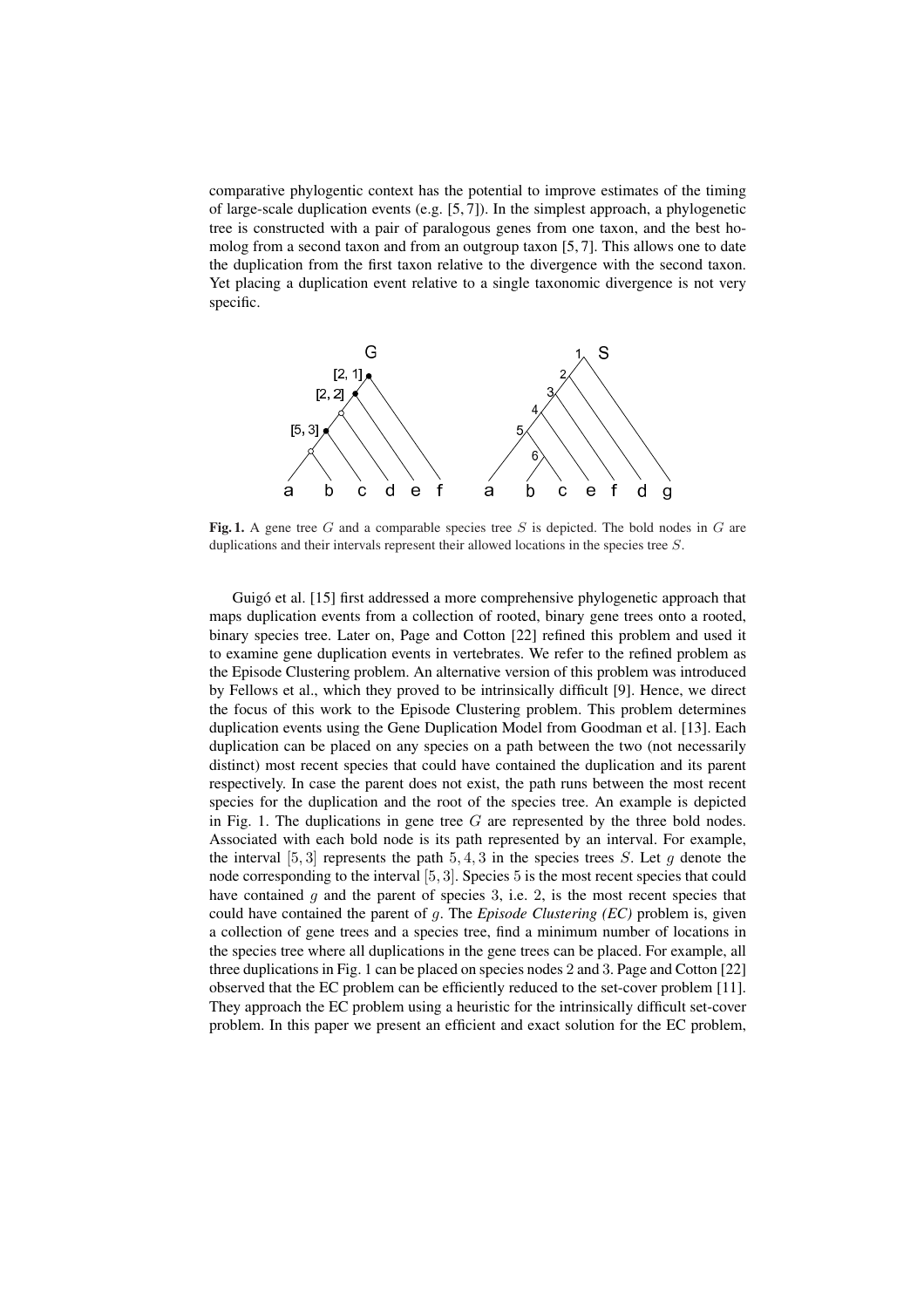which is based on established graph theoretical results. Note, that the gene duplications and the paths where duplications can be placed are computable in linear time using efficient least common ancestor computations [2, 31].

## 2 Methods

#### 2.1 Basic Definitions, Notation, and Preliminaries

In this section we first introduce basic definitions and notation that we will be dealing with and then define preliminaries required for this work.

Basic Definitions and Notation A *tree* T is a connected graph with no cycles, consisting of a node set  $V(T)$  and an edge set  $E(T)$ . T is *rooted* if it has exactly one distinguished node called the *root* which we denote by  $\text{Ro}(T)$ . Let T be a rooted tree. We define  $\leq_T$  to be the partial order on  $V(T)$  where  $x \leq_T y$  if y is a node on the path between  $\text{Ro}(T)$  and x. We denote by  $x \leadsto_T y$  that  $x, y$  are related by  $\leq_T$ , and by  $\leq_T$  the strict counterpart of the relation  $\leq_T$ . The set of minima under  $\leq_T$  is denoted by Le(T) and its elements are called *leaves*. If  $x \leq_T y$  and  $\{x, y\} \in E(T)$ , then we call y the *parent* of x denoted by  $Pa(x)$  and we call x a *child* of y. The set of all children of y is denoted by  $\text{Ch}_T(y)$ . The *least common ancestor (lca)* of a non-empty subset  $L \subseteq V(T)$ denoted as  $lca(L)$ , is the unique smallest upper bound of L under  $\leq_T$ . A subtree of T rooted at node  $y \in V(T)$ , denoted by  $T_y$ , is the tree induced by  $\{x \in V(T) : x \leq_T y\}$ .  $T$  is called (fully) binary if every node has either zero or two children.

The *interval* for  $a \leq_T b$  is defined as  $[a, b] = \{x \in V(T) \mid a \leq_T x \leq_T b\}$ . Let *I* be a collection of intervals in  $\leq_T$ . The *node cover* of a node  $v \in V(T)$  is defined as  $cover(v) := \{I \in \mathcal{I} \mid v \in I\}$  and the *node cover* of a node set  $V \subseteq V(T)$  is defined as  $cover(v) := \{1 \in L \mid v \in T\}$  and the *node cover* of a node set  $V \subseteq V(T)$  is defined as  $cover(V) = \bigcup_{v \in V} cover(v)$ . A set  $V \subseteq V(T)$  is called a *cover* of *I*, if  $cover(V) = I$ . If  $V$  is a cover of minimum cardinality, we call  $V$  a *minimum cover* of  $I$ .

The *intersection graph* of a collection of intervals  $I$ , denoted  $int(I)$ , is the graph  $(\mathcal{I}, E)$  where  $\{I, I'\} \in E$  precisely if  $I \cap I' \neq \emptyset$ . Let  $G = (V, E)$  be a graph, then  $V(G) = V$  and  $E(G) = E$ . A *clique* in G is a set  $C \subseteq V$  which induces a completely connected subgraph in  $G$ . A *clique cover* of a  $G$  is a set of cliques  $C$  in  $G$  such that  $\bigcup_{C \subseteq C} C = V$ . A *minimum clique cover* is a clique cover of minimum size.

#### Problem 1 *Tree Interval Cover (TIC)*

Instance: *A collection of intervals*  $\mathcal I$  *in the order*  $\leq_T$ *.* Find: A minimum cover of  $I$ .

The Episode Clustering problem is a special case of the TIC problem.

The Episode-Clustering (EC) Problem The EC problem is to place duplications onto a minimum number of species in a species tree, where each duplication is associated with an interval in the species tree describing the locations where that duplication can be placed. The definition of duplication and its associated interval are based on the Gene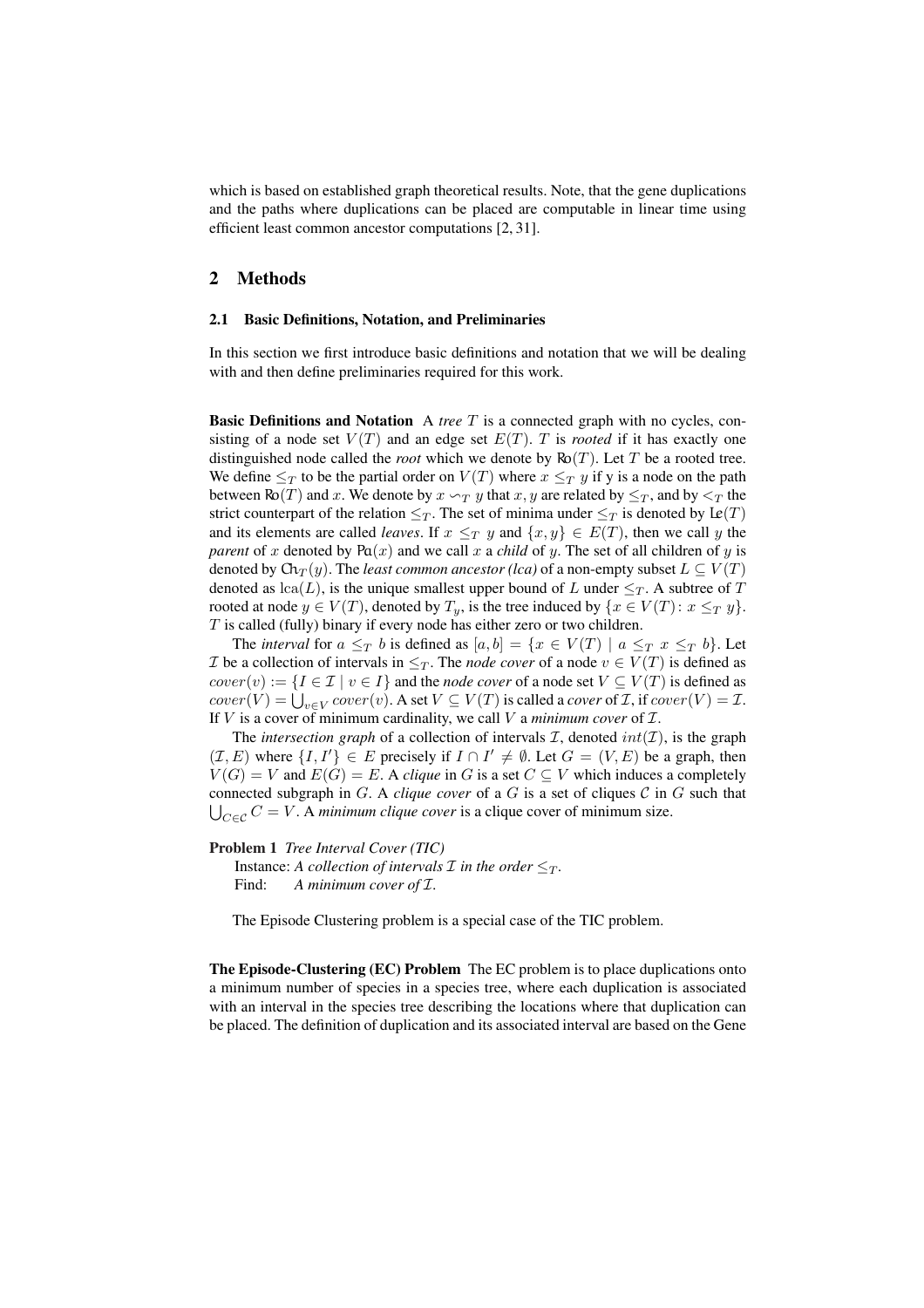Duplication (GD) model [23] introduced by Goodman et al. [13]. Here we only provide definitions necessary to state the EC problem.

The GD model is based on a gene and species tree from which gene duplications and their associated intervals can be derived. A *species tree* is a tree that depicts the evolutionary relationships of a set of species. Given a gene family for a set of species, a *gene tree* is a tree that depicts the evolutionary relationships among the sequences encoding only that gene family in the given species. Thus the nodes in a gene tree represent genes. To compare a gene tree  $G$  with a species tree  $S$  a mapping from each gene  $q \in V(G)$  to the most recent species in S that could have contained q is required.

**Definition 1 (Mapping).** *A* leaf-mapping  $\mathcal{L}_{G,S}$ :  $\text{Le}(G) \rightarrow \text{Le}(S)$  *specifies, for each gene* g the species from which it was sampled. The extension  $\mathcal{M}_{G,S}: V(G) \to V(S)$ *of*  $\mathcal{L}_{G,S}$  *is the mapping defined by*  $\mathcal{M}_{G,S}(g) = \text{lca}(\mathcal{L}_{G,S}(\text{Le}(G_g)))$ .

Definition 2 (Comparability). *The trees* G *and* S *are* comparable *if there exists a leaf-mapping*  $\mathcal{L}_{G,S}$ . A set of gene trees  $\mathcal G$  and  $S$  are comparable if each gene tree in  $\mathcal G$ *is comparable with* S*.*

Throughout the remainder of this paper,  $G$  denotes a collection of input gene trees, S a comparable species tree, and G denotes an arbitrary gene tree in  $\mathcal{G}$ .

**Definition 3** (Duplication). A node  $v \in V(G)$  is a (gene) duplication if  $\mathcal{M}_{G,S}(v)$  =  $\mathcal{M}_{G,S}(u)$  for some  $u \in \text{Ch}(v)$  and we define  $\text{Dup}(G, S) = \{g \in V(G) \mid g \text{ is a duplication }\}.$ 

**Definition 4.** *For every*  $g \in V(G)$  *we define the interval* 

 $I(g) =$  $\overline{a}$  $\sqrt{ }$  $\mathcal{L}$  $[\mathcal{M}(g), \mathsf{Ro}(S)],$  *if*  $g = \mathsf{Ro}(G),$  $[\mathcal{M}(g), \mathcal{M}(g)],$  *if*  $\mathcal{M}(g) = \mathcal{M}(\text{Pa}(g)),$  $[\mathcal{M}(g), \mathcal{M}(\text{Pa}(g))] - \{\mathcal{M}(\text{Pa}(g))\}, \text{ otherwise.}$ (1)

Problem 2 *Episode Clustering (EC)*

Instance: *A collection of gene trees* G *and a comparable species tree* S*.* Find: *A collection of gene trees*  $\mathcal G$  and a comparable species tree  $\mathcal S$ .<br>Find: *A solution to the TIC instance*  $\bigcup_{g \in \text{Dup}(\mathcal G,\mathcal S)} \{I(g)\}$  in the order  $\leq_{S}$ .

The TIC instance  $\bigcup_{g \in \text{Dup}(\mathcal{G},S)} \{I(g)\}\)$  can be computed in linear time [31] using efficient lca computation (e.g. [2]). To solve the EC problem we give an efficient solution for the TIC problem in the following section.

#### 2.2 Solving the TIC Problem

Let *I* be a collection of intervals in the order  $\leq_T$ . In the interest of brevity, proofs for Lemmas 1 and 2, Theorems 1 and 2, and Corollary 1 appear in the Appendix.

**Lemma 1.** Let C be a clique in the intersection graph  $int(\mathcal{I})$ . Then,  $\bigcap_{I \in C} I$  is an **i** *interval in the order*  $\leq_T$ . In particular  $\bigcap_{I \in C} I = [a, b]$  where  $a = \text{lca}(\bigcup_{[x,y] \in C} x)$  and interval in the order  $\leq_T$ . In particular  $\bigcap_{I \in C} I = [a, b]$  where  $a = \text{lca}(\bigcup_{[x,y] \in C} x)$  and  $b = \min(\bigcup_{[x,y]\in C} y).$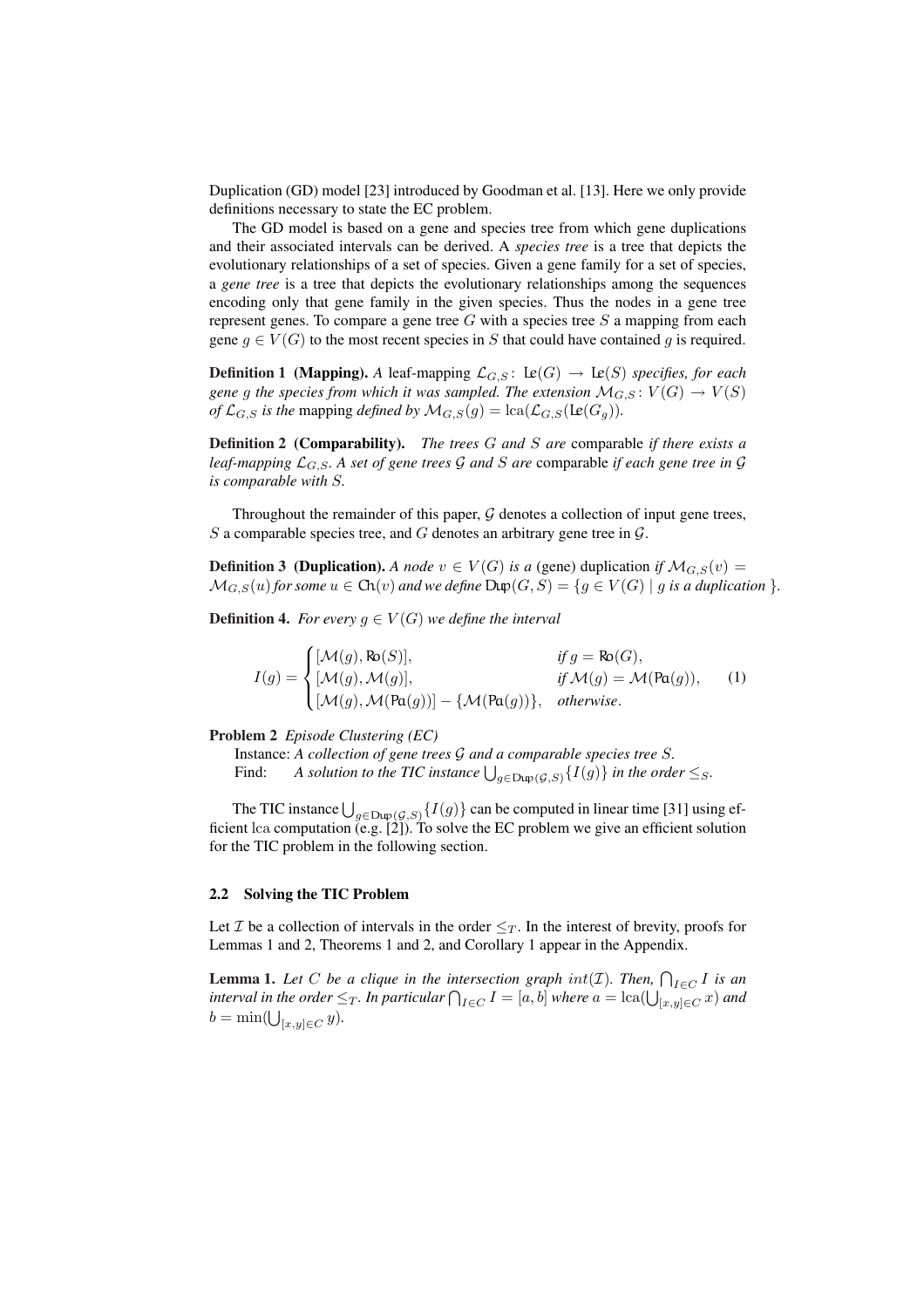**Lemma 2.** Let *I* be a collection of intervals over  $\leq_T$  and  $V \subseteq V(T)$  covers *I*. Then, **C** :=  $\bigcup_{v \in V} \{cover(v)\}$  *forms a clique cover of the intersection graph int(T).* 

**Theorem 1.** Let *T* be a collection of intervals over  $\leq_T$ , and *C* be a minimum clique *cover of the intersection graph int(T). Define the function*  $f: \mathcal{C} \to V(T)$  *that maps*  $f(C)$  to some element in  $\bigcap_{I \in C} I$ . Note, f is well defined by Lemma 1. Then, the node *set*  $f(\mathcal{C})$  *is a minimum interval cover of I.* 

The following two results are well known (see [21], and [12]).

Lemma 3. *If* G *is the intersection graph of a family of paths on a tree, then* G *is triangulated.*

Every interval in  $\leq_T$  is equivalent to a path on T. Thus, the intersection graph  $int(\mathcal{I})$  is triangulated.

Lemma 4. *Given a triangulated graph* G *with* n *nodes and* m *edges, a minimum clique cover for G can be computed in*  $O(n + m)$  *time.* 

**Theorem 2.** *Given a collection of intervals*  $\mathcal{I}$  *in*  $\leq_T$  *that are presented through paths on the tree T. Then, the TIC problem can be solved in*  $O(n^2 + nm + l)$  where  $n =$  $|V(int(\mathcal{I}))|, m = |E(int(\mathcal{I}))|$  *and*  $l = | \mathbf{L}e(T) |$ *.* 

Corollary 1. *Let* G *be a collection of gene trees and* S *a comparable species tree, where*  $k = \sum_{G \in \mathcal{G}} | \mathbf{L}e(G) |$  *and*  $l = | \mathbf{L}e(S) |$ *. Then, the EC problem for the instance*  $\mathcal{G}$ and *S* can be solved in  $O(k^2 + km + l)$  *time, where* m *is the number of intersecting intervals that are associated with the duplications in the collection of gene trees* G*.*

#### 2.3 Plant Gene Analysis

We tested our algorithm using a set of plant gene family trees made from alignments obtained from Phytome, an online comparative genomics database for plants [18]. We selected the masked amino acid alignments from all 85 gene families in Phytome that contain sequences from at least 100 of the 136 total taxa. The gene trees were inferred with maximum likelihood (ML) phylogenetic analyses using RAxML-VI-HPC version 2.2.3. The ML analyses used the JTT amino acid substitution model [19] with the PROTMIX option for modeling rate variation among sites. The ML gene trees were first rooted using mid-point rooting. However, if any alternate rootings of the gene trees decreased the minimum number of gene duplications needed to reconcile the gene trees with the species tree, we chose a rooting that minimizes the number of duplications. Finally, since it is difficult to distinguish allelic variants of a single gene from paralogs, if a gene tree had any clades that contain only sequences from a single taxon, we removed all but a single leaf from the clade. We used a species tree based on currently accepted plant phylogenetic hypotheses (e.g. [1]).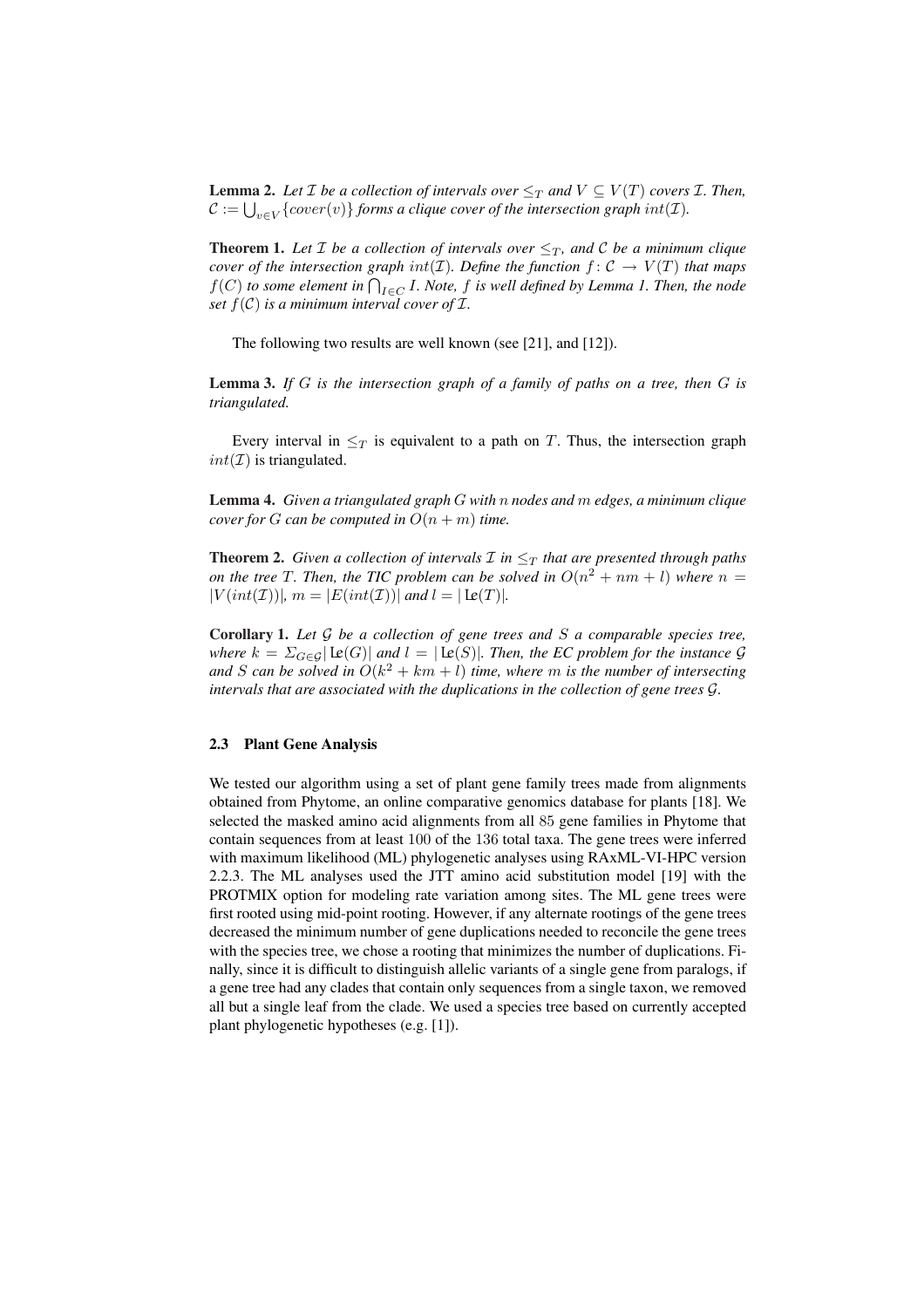*Inferring Gene Duplications Events.* We used our EC algorithm to infer the minimum number of duplication locations for the set of ML gene trees on the specified species tree. Our algorithm provides a solution for the minimum number of duplication locations that also includes the total number of duplications at each node, the number of duplication episodes at each node, and the number of genes with duplications at each node. In order to examine the performance of our algorithm in the absence of phylogenetic signal, we also performed 10 replicates our analysis after randomly permuting the leaf labels from each of the gene trees. This experiment will provide an expectation of the results of our algorithm if there was no phylogenetic signal in the gene trees, or if the gene trees were essentially random.

### 3 Results

*Plant Duplication Analysis.* We found that gene duplication events involving at least one of the 85 gene trees occur on a minimum of 119 of the 135 internal nodes. While some nodes show evidence of many duplications, others have evidence of very few duplications. For example, 51 nodes have evidence of  $\leq 10$  duplications, and 4 nodes have evidence of  $\geq 1000$  duplications. Since we are most interested in identifying large-scale duplications, we focus on the 25 nodes with duplications involving at least half ( $\geq$  43) of the gene trees (Table 1 and Fig. 2). These are especially abundant among the root nodes (Fig. 2). However, they are also common at the base of major clades including Poaceae, Solanaceae, Asteraceae, Brassicaceae, as well as *Populus* and *Gossypium* (Table 1 and Fig. 2). Each analysis of the 85 gene data set took approximately 15 minutes on a Macintosh Power PC laptop computer with a 1.5 GHz G4 processor and Mac OSX 10.4 operating system.

*Random Leaves Analysis.* The 10 analyses using gene trees with randomly permuted leaf labels found evidence for gene duplication events on only between 25 and 33 (ave. 28.3) internal nodes. In all replicates there was evidence for gene duplications involving many if not all genes in the root nodes (A-C, F-I in Fig. 2) of the species tree as well as the root nodes of the eudicots (nodes L, M, N, and R in Fig. 2), but generally few genes in the other nodes of the species tree (Table 1 and Fig. 2).

#### 4 Discussion

*Gene and Genome Duplications in Plants.* Our analyses first emphasize the ubiquity of gene duplications throughout the evolutionary history of plants. While we examined only 85 gene families with incomplete sampling, there is evidence of gene duplications on nearly 90% of the internal nodes. Our analyses also provide a hypothesis for the history of large-scale gene duplications in plants that is generally consistent with previous hypotheses (e.g., [8]). Our focus on the 25 nodes with evidence of duplications in at least half of the gene families identified many previously hypothesized ancient polyploidy events. These include events at the base of the Poaceae (node J [16, 24]), Brassicaceae (node T [30, 26]), and Asteraceae (node Q [8]), within Solanaceae (nodes O and P [8]) and Fabaceae (node W [6]), and in *Populus* (nodes X and Y [28]) and *Gossypium*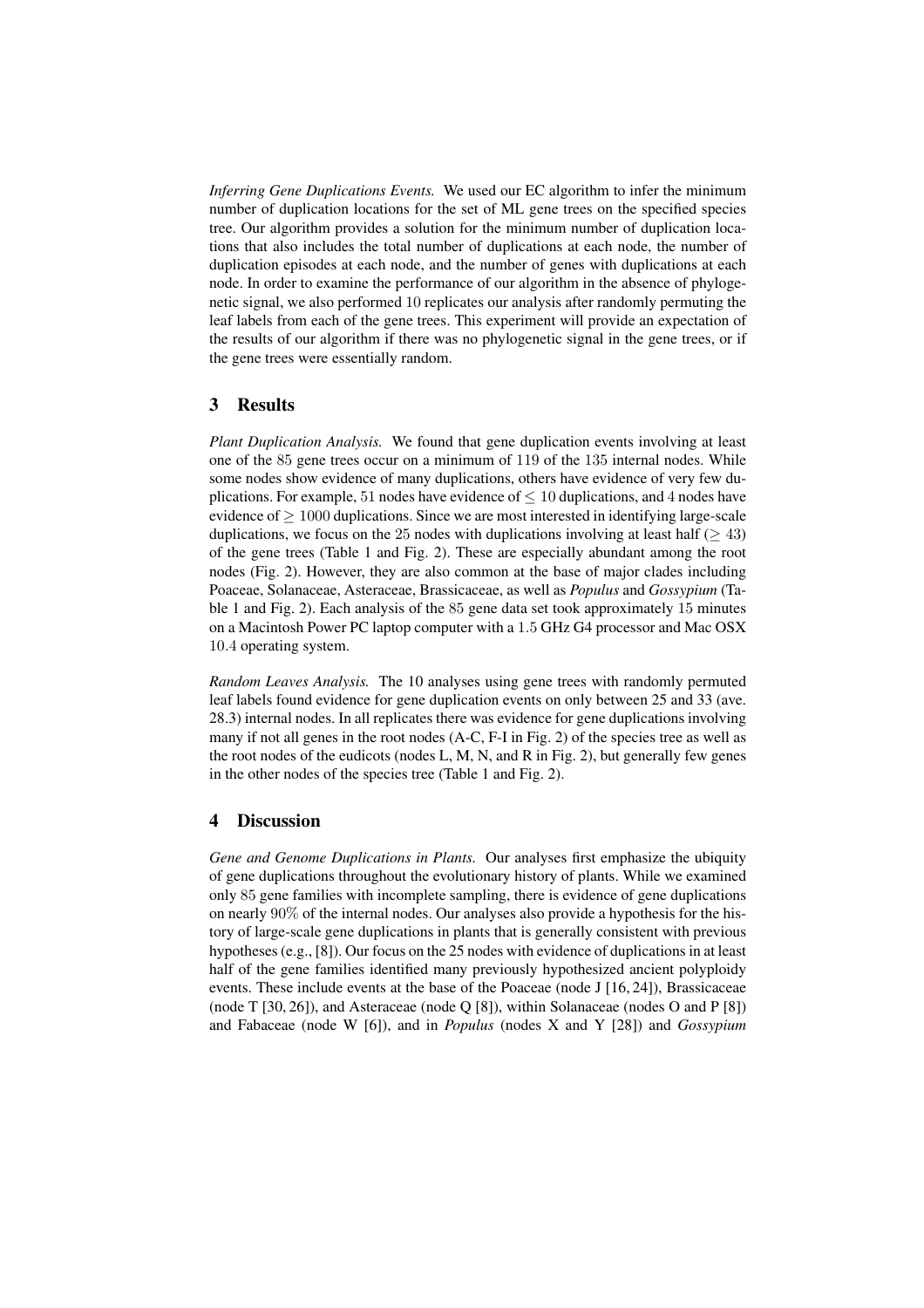(node V [4] Fig. 2). In some cases, our analyses provide more precise hypotheses of the phylogenetic location of these duplications because of our higher taxon sampling. For example, while there has been evidence of a large-scale gene duplication common to many grasses (e.g. [29, 24]), our analysis places it between the divergence of *Ananas* and the Poaceae (node J, Fig. 2). There is little evidence for large-scale duplications at the root nodes (nodes A-C, F-I Fig. 2), and at most of the early eudicot nodes (nodes L-N, R-S; Fig. 2); yet, these also are the nodes where large numbers of duplications map in our analysis of the randomly permuted gene trees (Table 1; Fig. 2). When mapping duplications from a single gene tree to a species tree, error in the gene trees erroneously places duplications towards the root of the species tree [17]. Our results suggest that erroneously placed genes in gene trees also provide erroneous evidence of large-scale duplications at the root nodes. Thus, we advise interpreting evidence of large-scale duplications near the root of a tree with great caution. If we disregard the potentially erroneous events at the root nodes, our analysis provides an overall picture of ancient polyploidy in angiosperms that is largely consistent with the recent data from the *Vitis* genome [10]. We hypothesize that the two genome duplications in *Arabidopsis* since its common ancestor with *Vitis* occurred at the base of the Brassicaceae (node T; Fig. 2) and at the base of the eurosid I + eurosid II clade (node R; Fig. 2). The ancestral hexiploidization of the *Vitis* and *Arbaidopsis* genomes occured at nodes L and/or M (Fig. 2), after the divergence of eudicots and monocots.

*Algorithm Performance and Limitations.* The results of analysis of plant gene trees also suggest some weaknesses in our approach and directions for future research. First, though our analysis uses only 85 gene trees, we find evidence of duplications on nearly all of the internal nodes. With more gene trees, there will doubtlessly be evidence for duplications on every node of the tree. In this case, an algorithm that seeks to find the minimum number of nodes with duplications will cease to be informative. It may be more informative to find the duplication mappings that minimize the overall number of duplication episodes. The randomized leaf analysis also suggests that gene tree error can produce evidence of apparently anomalous large-scale gene duplication events. Unfortunately, some error is likely inherent in any gene tree inference. Even if the unrooted gene tree topology is correct, it is extremely difficult to determine the correct rooting when there is a history of duplications. It may be useful to develop methods for mapping large-gene duplication events that can account for possible error in the gene trees, either by utilizing unresolved or unrooted gene trees or by allowing small changes in the topology of the gene trees if they will lead to better solutions.

## 5 Conclusion

We introduce a new exact algorithm that solves a biological problem: how can we reconstruct the history of gene duplications across a phylogeny in a way that minimizes the locations of the duplications. By placing large-scale duplication events in such a phylogenetic context, we can help specify the precise location and timing of the duplications. Unlike other methods, our approach does not require gene map data and does not rely on molecular clock assumptions. Furthermore, it can be used with relatively few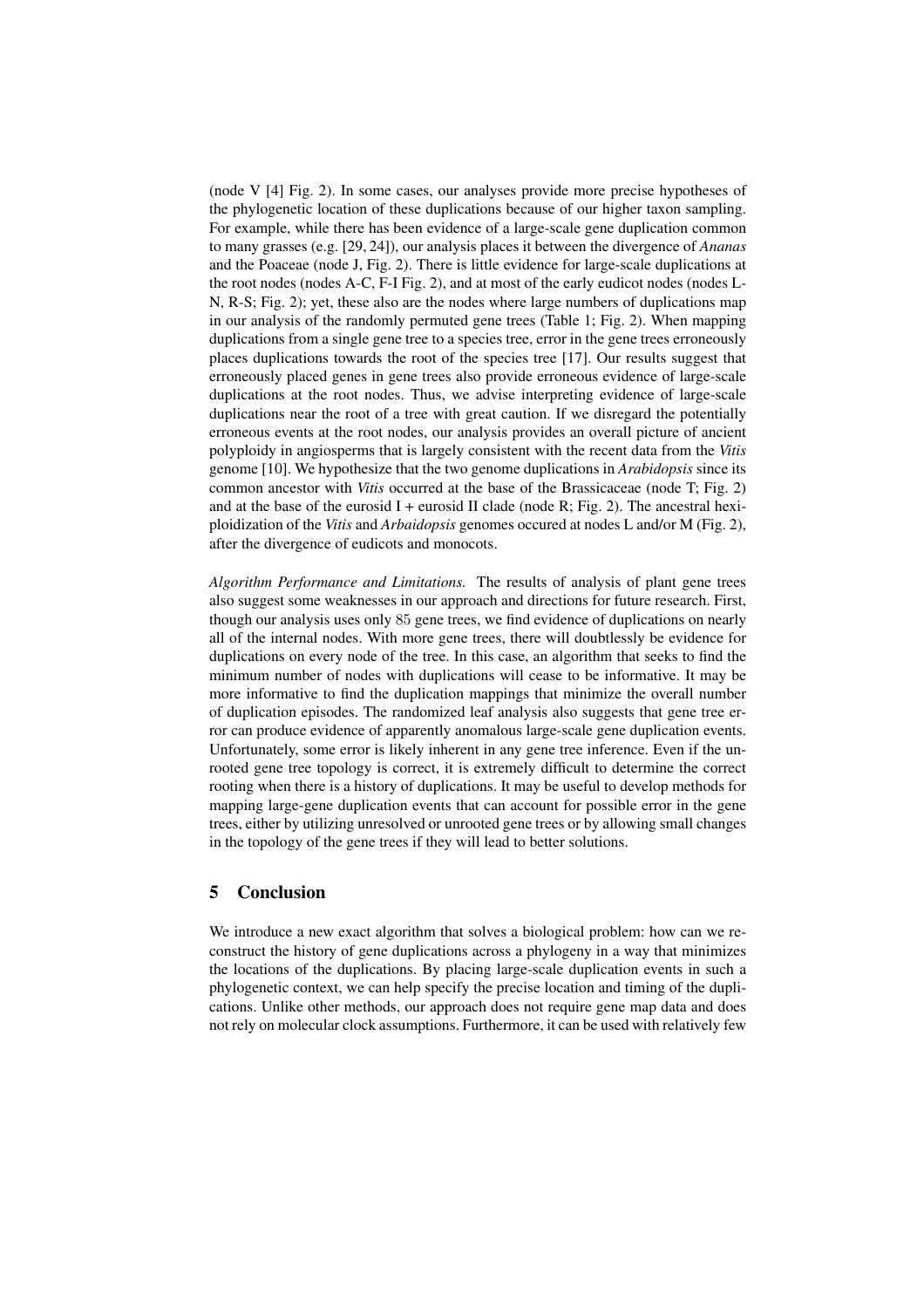

Fig. 2. Species tree with potential locations of large-scale gene duplication events. The species tree used in the analysis contains 136 taxa, and in some cases, multiple (usually congeneric) species in a clade were combined into a single taxon for this figure. In these cases, the total number of species in the combined group is written in parentheses beside the leaf name. The internal nodes with duplications from  $> 43$  of the 85 gene trees have letters under the branch leading to the node, and the number of gene trees with duplications on top of the branch. Stars on top of the branch denote nodes where the analyses using gene trees with randomly permuted leaf labels identified gene duplications from as many gene trees as the analysis with ML gene trees. In other words, the estimated number of duplicated genes at the nodes with stars may be greatly influenced by, if not totally due to, error in the gene trees.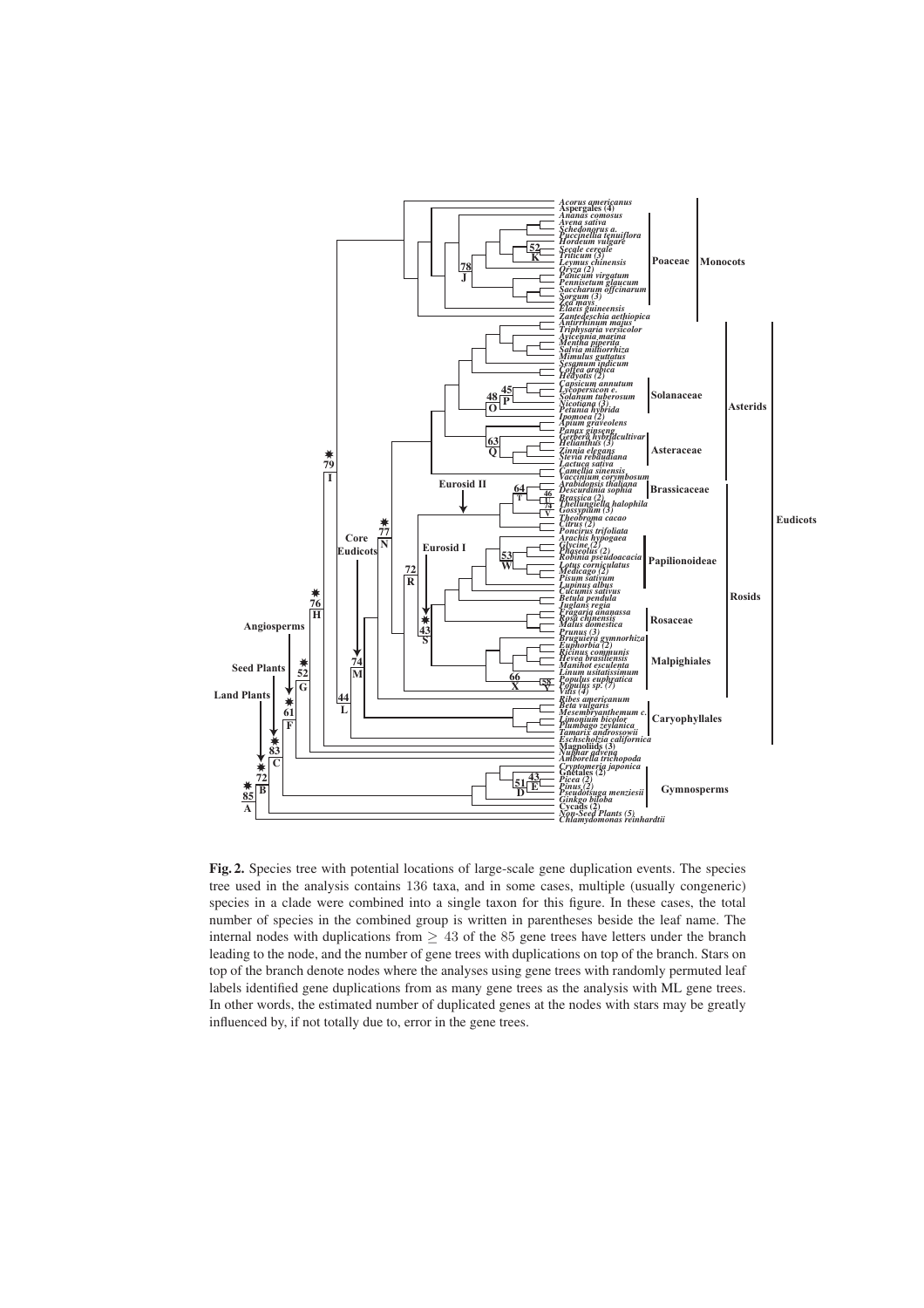Table 1. Internal nodes in the species tree with duplications from at least 43 gene trees. The letter in the Node column denoted the location of the node on the species tree figure (Fig. 2). Dup. Genes shows the number of genes (out of 85) with duplications located at the specified node, and Random Dup. Genes shows the number of duplicated genes in the 10 replicates that used the gene trees with randomly permuted leaf labels. Taxa are the taxa in the clade descending from the specified node.

|               |    | Node Dup. Genes Random Dup. Genes | Taxa                             |
|---------------|----|-----------------------------------|----------------------------------|
| A             | 85 | 85                                | All Taxa                         |
| B             | 72 | 84-85                             | <b>Land Plants</b>               |
| $\mathcal{C}$ | 83 | 84-85                             | <b>Seed Plants</b>               |
| D             | 51 | $\Omega$                          | Pinaceae                         |
| E             | 43 | $\theta$                          | Pinus, Abies                     |
| $\mathbf{F}$  | 61 | $45 - 65$                         | Angiosperms                      |
| G             | 52 | 49-58                             | Angiosperms except Amborella     |
| H             | 76 | 79-83                             | Magnoliids + Monocots + Eudicots |
| $\mathbf{I}$  | 79 | 85                                | Monocots + Eudicots              |
| J             | 78 | $0 - 20$                          | Poaceae                          |
| K             | 52 | $\Omega$                          | Secale + Triticum                |
| $\mathbf{L}$  | 44 | $26 - 36$                         | Eudicots                         |
| M             | 74 | 55-69                             | Core Eudicots                    |
| N             | 77 | 84-85                             | Rosids + Asterids                |
| O             | 48 | $\Omega$                          | Solanaceae                       |
| P             | 45 | $\Omega$                          | within Solanaceae                |
| Q             | 63 | $\Omega$                          | Asteraceae                       |
| $\mathbb{R}$  | 72 | 62-68                             | Eurosid $I + Eurosid II$         |
| S             | 43 | 28-44                             | Eurosid I                        |
| T             | 64 | $0 - 5$                           | <b>Brassicaceae</b>              |
| U             | 46 | $\Omega$                          | <b>Brassica</b>                  |
| V             | 74 | $\Omega$                          | Gossypium                        |
| W             | 53 | $0 - 18$                          | within Fabaceae                  |
| X             | 66 | $0 - 8$                           | Populus                          |
| Y             | 58 | 0                                 | within Populus                   |

gene family trees. However, error in the gene trees, and possibly the species tree, can confound the results from our approach, creating evidence for apparently anomalous large-scale duplication events. Thus, our approach may be most effective as a complement to other methods for detecting large-scale duplications from genomic data of one or few taxa.

## References

- 1. A. P. G. (APG II). An update of the angiosperm phylogeny group classification for the orders and families of flowering plants: APG II. *Bot. J. Linn. Soc.*, 141:399–436, 2000.
- 2. M. A. Bender and M. Farach-Colton. The LCA problem revisited. In *LATIN*, pages 88–94, 2000.
- 3. G. Blanc, K. Hokamp, and K. H. Wolfe. A recent polyploidy superimposed on older largescale duplications in the *Arabidopsis* genome. *Genome Res.*, 13:137–144, 2003.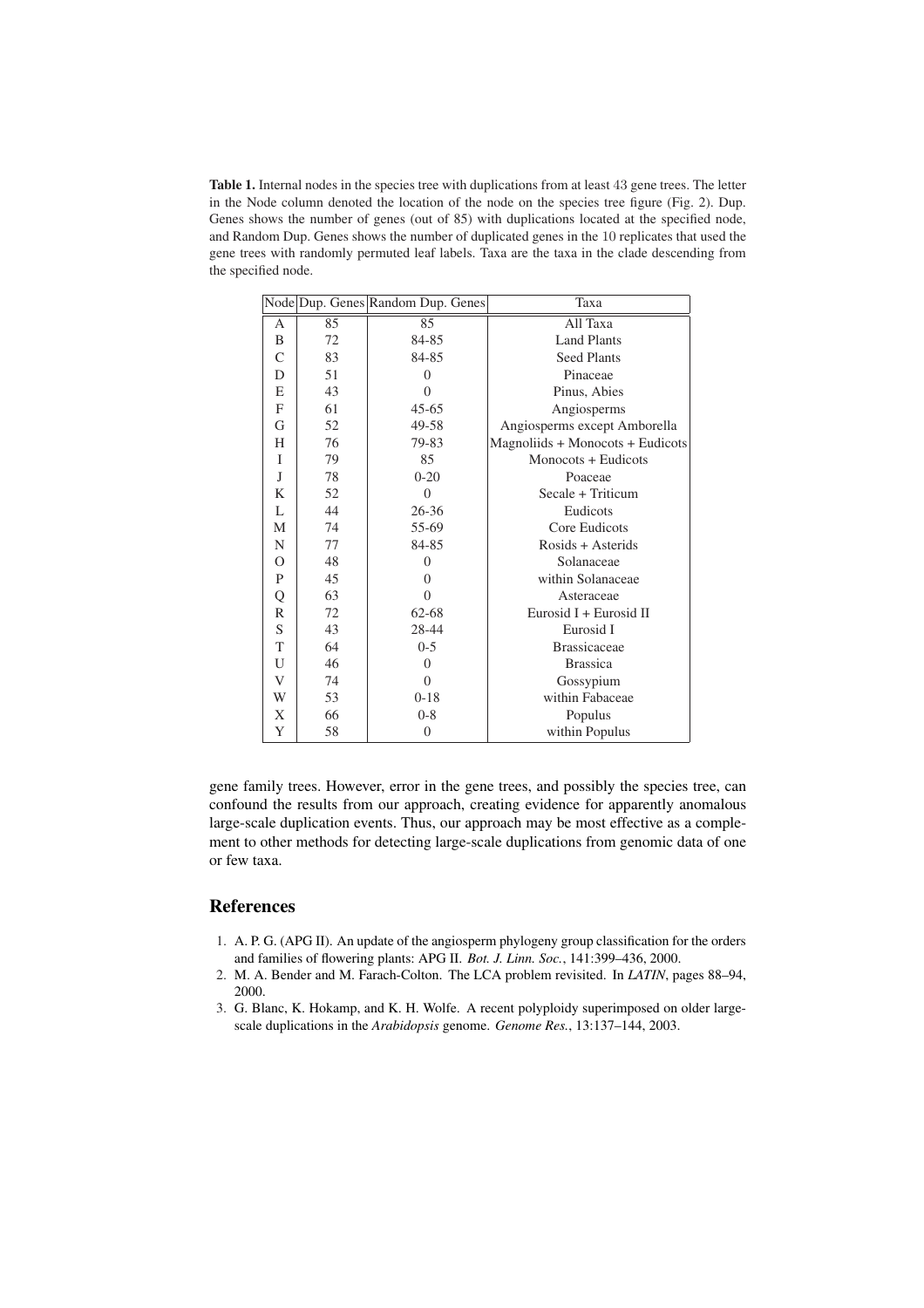- 4. G. Blanc and K. H. Wolfe. Widespread paleopolyploidy in model plant species inferred from age distributions of duplicate genes. *Plant Cell*, 16:1093–1101, 2004.
- 5. J. E. Bowers, B. A. Chapman, J. Rong, and A. H. Paterson. Unravelling angiosperm genome eolution by phylogenetic analysis of chromosomal duplication events. *Nature*, 422:433–438, 2003.
- 6. S. B. Cannon *et al.* Legume genome evolution viewed through the *Medicago truncatula* and *Lotus japonicus* genomes. *Proc. Natl. Acad. Sci.*, 103:14959–14964, 2006.
- 7. B. A. Chapman, J. E. Bowers, S. R. Schulze, and A. H. Paterson. A comparative phylogenetic approach for dating whole genome duplication events. *Bioinformatics*, 20:180–185, 2004.
- 8. L. Cui *et al.* Widespread genome duplications throughout the history of flowering plants. *Genome Res.*, 16:738–749, 2006.
- 9. M. Fellows, M. Hallet, and U. Stege. On the multiple gene duplication problem. In *ISAAC*, pages 347–356, 1998.
- 10. F.-I. P. C. for Grapevine Genome Characterization. The grapevine genome sequence suggests ancestral hexaploidization in major angiosperm phyla. *Nature*, 2007.
- 11. M. R. Garey and D. S. Johnson. *Computers and Intractability: A guide to the theory of NP-completeness*. W. H. Freeman, New York, 1979.
- 12. M. R. Golumbic. *Algorithmic Graph Theory and Perfect Graphs*, volume 57 of *Annals of Discrete Mathematics*. Academic Press, 2nd edition, 2004.
- 13. M. Goodman, J. Czelusniak, G. W. Moore, A. E. Romero-Herrera, and G. Matsuda. Fitting the gene lineage into its species lineage, a parsimony strategy illustrated by cladograms constructed from globin sequences. *Systematic Zoology*, 28:132–163, 1979.
- 14. V. Grant. *Plant speciation*, volume 2nd Edition. Columbia University Press, 1981.
- 15. R. Guigo, I. Muchnik, and T. F. Smith. Reconstruction of ancient molecular phylogeny. ´ *Molecular Phylogenetics and Evolution*, 6(2):189–213, 1996.
- 16. Guyot and Keller. Ancestral genome duplication in rice. *Genome*, 47:610–614, 2004.
- 17. M. Hahn. Bias in phylogenetic tree reconciliation methods: implications for vertebrate genome evolution. *Genome Biol.*, 8:R141, 2007.
- 18. S. Hartmann, D. Lu, J. Phillips, and T. J. Vision. Phytome: A platform for plant comparative genomics. *Nucleic Acids Research*, 34:D724–D730, 2006.
- 19. D. T. Jones, W. R. Taylor, and J. M. Thornton. The rapid generation of mutation data matrices from protein sequences. *Comp. Appl. Biosci.*, 8:25–282, 1992.
- 20. M. Lynch and J. S. Conery. The evolutionary fate and consequence of duplicate genes. *Science*, 290:1151–1155, 2000.
- 21. C. L. Monma and V. K. Wei. Intersection graphs of paths in a tree. *Journal of Combinatorial Theory*, 41:141 – 181, 1985.
- 22. R. D. M. Page and J. A. Cotton. Vertebrate phylogenomics: reconciled trees and gene duplications. In *Pacific Symposium on Biocomputing*, pages 536–547, 2002.
- 23. R. D. M. Page and E. C. Holmes. *Molecular evolution: a phylogenetic approach*. Blackwell Science, 1998.
- 24. A. H. Paterson, J. E. Bowers, and B. A. Chapman. Ancient polyploidization predating divergence of the cereals, and its consequences for comparative genomics. *Proc. Natl. Acad. Sci.*, 101:9903–9908, 2004.
- 25. S. A. Rensing, J. Ick, J. A. Fawcett, D. Lang, A. Zimmer, Y. Van de Peer, and R. Reski. An ancient genome duplication contributed to the abundance of metabolic genes in the moss *Physcomitrella patens*. *BMC Evol. Biol.*, 7:130, 2007.
- 26. C. Simillion, K. Vandepoele, M. C. E. Van Montagu, M. Zabeau, and Y. Van de Peer. The hidden duplication past of *Arabidopsis thaliana*. *Proc. Natl. Acad. Sci.*, 99:13627–32, 2002.
- 27. G. Stebbins. Variation and evolution in plants. *Columbia Univ. Press*, 1950.
- 28. L. Sterck, S. Rombauts, S. Jansson, F. Sterky, P. Rouze, , and Y. Van de Peer. EST data ´ suggest that poplar is an ancient polyploidy. *New Phytologist*, 167:165–170, 2005.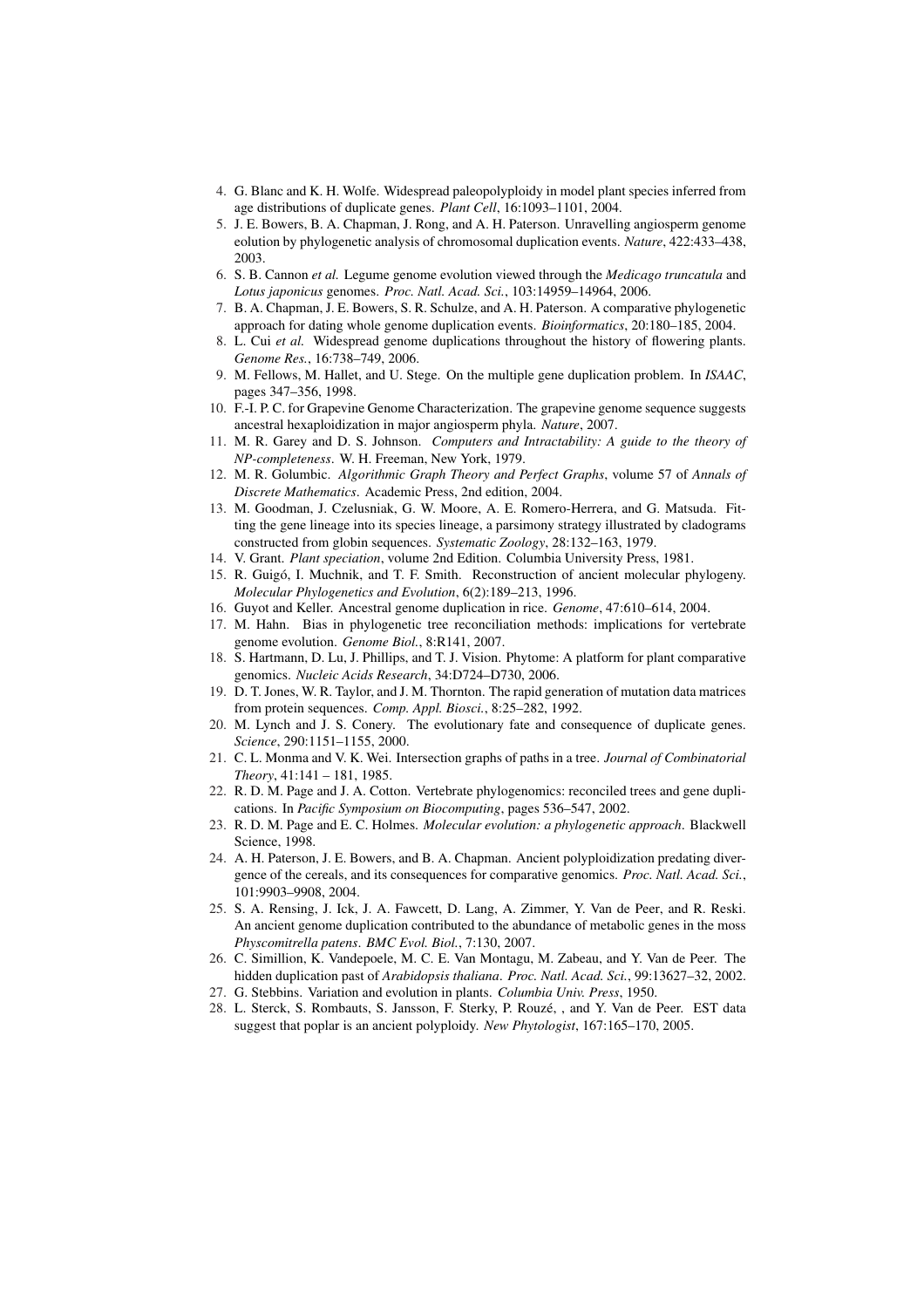- 29. K. Vandepoele, C. Simillion, and Y. van de Peer. Evidence that rice and other cereals are ancient aneuploids. *Plant Cell*, 15:2192–2202, 2003.
- 30. T. J. Vision, D. G. Brown, and S. Tanksley. The origins of genome duplications in *Arabidopsis*. *Science*, 290:2114–2117, 2000.
- 31. L. Zhang. On a Mirkin-Muchnik-Smith conjecture for comparing molecular phylogenies. *Journal of Computational Biology*, 4(2):177–187, 1997.

# A Appendix

*Proof* (Lemma 1). The proof is by induction on |C|. Clearly, the result holds for  $|C|$  < 1. Now, assume that  $|C| \geq 2$  and that the result holds for all cliques with fewer nodes. Let  $V = [v, v']$  be an interval in C. Then, for  $C' = C - \{V\}$  it holds by the inductive Let  $V = [v, v']$  be an interval in C. Then, for  $C = C - \{V\}$  it holds by the inductive assumption that  $\bigcap_{I \in C'} I$  is an interval, say  $U = [u, u']$  where  $u = \text{lc}(U_{[x,y] \in C'} x)$ and  $u' = \min(\bigcup_{[x,y] \in C'} y)$ .

We first show that  $u' \sim_T v'$ . Any interval  $W \in C'$  intersects with V since  $V, W \in$ C, and thus there exists  $x \in V \cap W$  where  $x \leq v'$ . The interval W also contains the interval U and especially the element u', since  $U = \bigcap_{I \in C'} I$ . Since  $x, u' \in W$  it follows  $x \sim_T u'$ . Thus either  $x \leq_T u'$  or  $x >_T u'$ . In the first case x is a lower bound on u' and a lower bound on v', since  $x \leq_T v'$ . Thus  $v' \sim_T u'$ . In the latter case it follows  $v' \leq_T u'$  from  $x >_T u'$  and  $v' \geq_T x$ .

Now, consider the following two cases:

- **Case**  $V \cap U \neq \emptyset$  We show that  $\bigcap_{I \in C} I$  is an interval in  $\leq_T$ . From  $V \cap U \neq \emptyset$  and  $u' \sim_T v'$  follows that  $V \cap U = [lca(u, v), min(u', v')]$ . With our hypothesis  $u =$  $u \sim_T v$  follows that  $v \mid v = [\text{ca}(u, v), \text{min}(u, v)]$ . With our hypothes <br>  $\text{lea}(U_{[x,y] \in C'} x)$  and  $u' = \min(U_{[x,y] \in C'} y)$ , the desired statement follows.
- **Case**  $V \cap U = \emptyset$  We show that this case is not possible. Consider the two possible cases for  $u' \sim_T v'$ :
	- **Case**  $u' \leq_T v'$  Thus  $[u', v']$  is an interval, and  $[u', v'] \cap V$  is an interval with the minimum element  $v'' := \text{lca}(u', v)$ . With  $\overline{U} \cap \overline{V} = \emptyset$  follows that  $u' < v''$ and further that  $v'' \notin U$ . We show that  $v''$  is an element in every  $W \in C'$ and thus  $v'' \in U$ , a contradiction. Consider any  $W \in C'$ , then  $u' \in W$ , and there exists  $x \in W \cap V$ , since  $W, V \in C$ . With  $u' < v''_T$  we follow that  $w \leq u' \leq_T v'' \leq_T x \leq_T w'$  and further  $v'' \in W$  as desired.
	- **Case**  $v' <_T u'$  Thus  $[v', u']$  is an interval. We show that v' is an element in every  $W \in C'$  and thus  $v' \in U$ , a contradiction to  $V \cap U = \emptyset$ . Consider any  $W \in C'$ we have  $u' \in W$ , and there exists  $x \in V \cap W$  where  $x \leq_T v'$ . Therefore we have  $w \leq_T x \leq_T v' < u'' \leq_T u' \leq_T w'$  from which follows that  $v' \in W$  as desired.

 $\Box$ 

*Proof* (Lemma 2). We first show that  $cover(v)$  forms a clique in the intersection graph  $int(\mathcal{I})$  for any  $v \in V$ . Let U, V be distinct intervals in  $cover(v)$ , then  $v \in (U \cap V)$ . Thus  $\{U, V\} \in E(int(\mathcal{I}))$  and it follows that  $int(\mathcal{I})$  is a clique.

From the proven statement above follows that C is a collection of cliques in  $int(\mathcal{I})$ . To show that C covers  $int(\mathcal{I})$  consider an interval  $I \in V(int(\mathcal{I}))$ . Since V covers  $\mathcal{I}$ , there exists an element  $v \in V$  such that  $I \in cover(v)$ . We have shown that  $cover(v)$  is a clique in C. Hence, C covers  $int(\mathcal{I})$ .